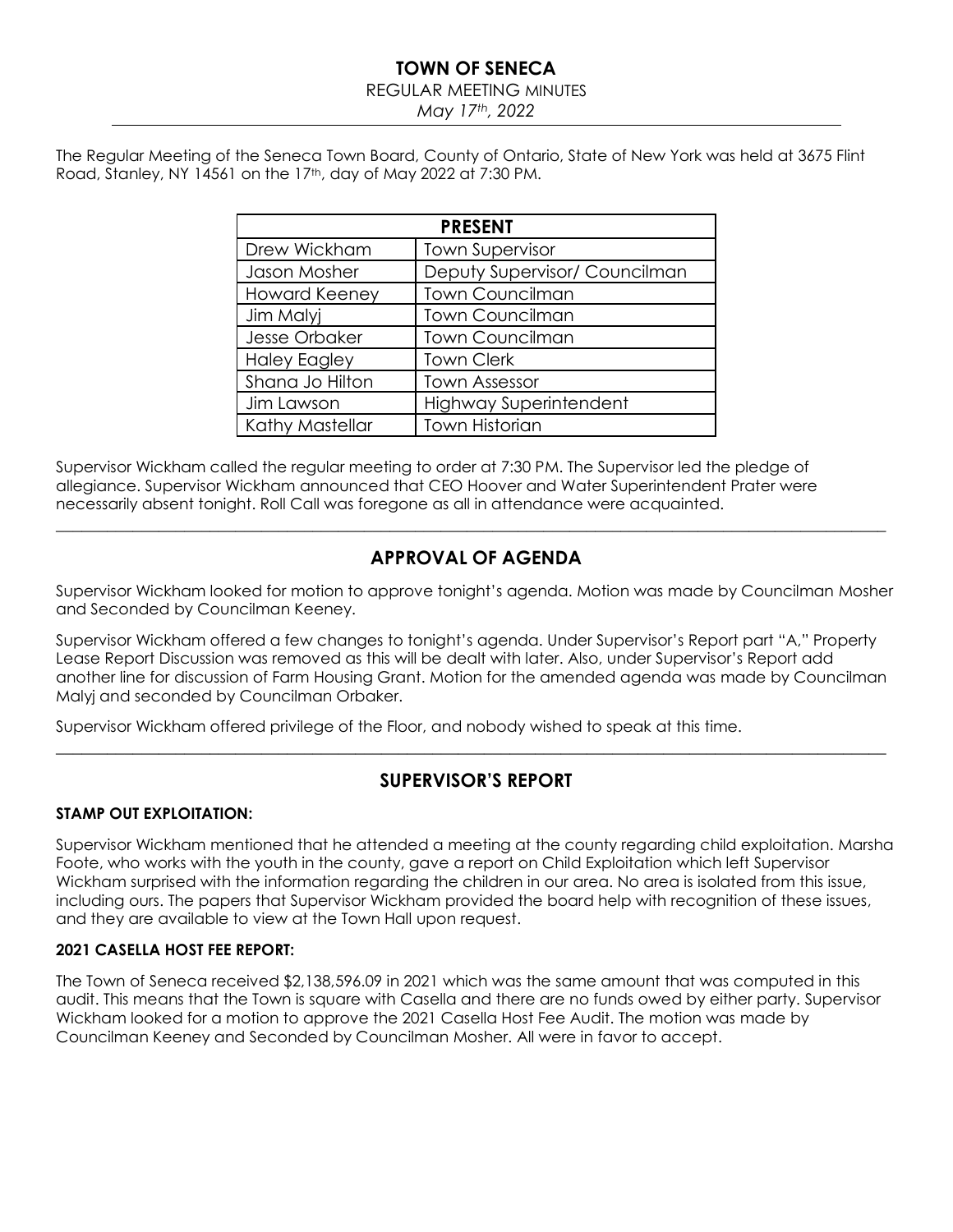## **TOWN OF SENECA** REGULAR MEETING MINUTES *May 17th, 2022*

#### **FARM HOUSING GRANT:**

Supervisor Wickham explained that there was money given to the State from the Federal Government in the CARES Act. There is currently \$10 Million in the fund, and it is primarily for a grant for farm housing. It cannot be used for NEW housing, but can be used towards additions, replacements, or renovations. The money can only be applied for through municipality or non-profit organization. This means that individual farmers cannot apply for this. It must be done through the town. At this point we are discussing who will be writing the grant and doing the legwork along with how we will manage this grant within our town. Each municipality that applies is eligible to received \$1 Million and we happen to have 4 farms in the Town of Seneca who would be interested in utilizing these funds. At his point, Cornell Cooperative Extension of Ontario County has offered to write the grant for us, and Ontario County would be the co-applicant. We are likely to move forward in this grant opportunity. We must have a public hearing (to be discussed later), we must have a fair housing policy in place, and we must have a Fair Housing Officer (which will be Supervisor Wickham). Updates on this matter will be provided, as necessary.

Supervisor Wickham looked for a motion to approve the minutes of the April 19<sup>th</sup> regular meeting. Councilman Orbaker made the motion that was seconded by Councilman Mosher. \_\_\_\_\_\_\_\_\_\_\_\_\_\_\_\_\_\_\_\_\_\_\_\_\_\_\_\_\_\_\_\_\_\_\_\_\_\_\_\_\_\_\_\_\_\_\_\_\_\_\_\_\_\_\_\_\_\_\_\_\_\_\_\_\_\_\_\_\_\_\_\_\_\_\_\_\_\_\_\_\_\_\_\_\_\_\_\_\_\_\_\_\_\_\_\_\_

## **COMMUNICATIONS**

All communications were reviewed and are available to view at the Town Hall upon request.

## **DEPARTMENT REPORTS**

\_\_\_\_\_\_\_\_\_\_\_\_\_\_\_\_\_\_\_\_\_\_\_\_\_\_\_\_\_\_\_\_\_\_\_\_\_\_\_\_\_\_\_\_\_\_\_\_\_\_\_\_\_\_\_\_\_\_\_\_\_\_\_\_\_\_\_\_\_\_\_\_\_\_\_\_\_\_\_\_\_\_\_\_\_\_\_\_\_\_\_\_\_\_\_\_\_

#### **ZONING:**

Supervisor Wickham touched on the Wabash Road property that was recently cleaned and gave kudos to CEO Hoover for organizing the equipment, the group of volunteers and the time taken. They went on a Saturday in early May and completed that. The home looks much better.

Supervisor Wickham also recognized that the Seneca Castle park is looking nice as they recently wrapped up the Basketball Court project.

Councilman Keeney inquired about the property at 3022 Seneca Castle Rd. We had Town Attorney, Mike Roulan in attendance and he helped explain this matter. Attorney Roulan explained that CEO Hoover sent more than enough notices about this property to the owner. CEO Hoover was then informed that the property was foreclosed on, to which he started following up with the bank to get some answers. CEO Hoover was recently informed that the bank involved has removed it from their responsibility which means that the owner is now responsible for this property, again. While this is a complicated subject, Attorney Roulan and CEO Hoover have been in discussion about the next steps to get this property taken care of and cleaned up.

#### **TOWN CLERK:**

Clerk Eagley added to her report that there was an incident at the Town Pavilion on May 1. When the pavilion was checked, Highway Superintendent Lawson noticed that the window screen next to the North Entrance was damaged. The camera footage was reviewed from that weekend. It was observed that 3 young ladies (who appeared to be a part of one of the parties) hid around the corner until the last vehicle left for one of the parties. After the last vehicle left, they came out, tried to enter the pavilion through the window which resulted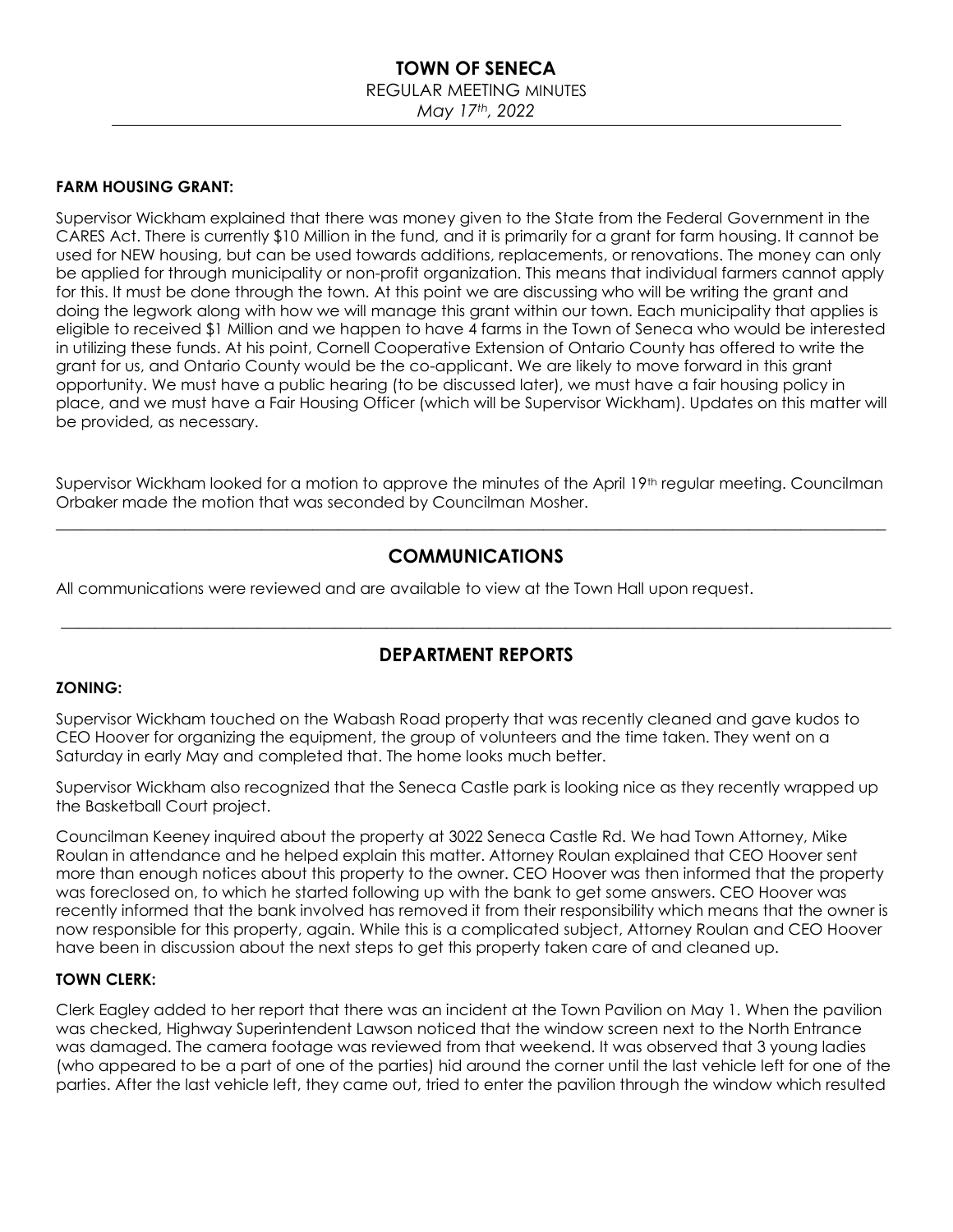### **TOWN OF SENECA** REGULAR MEETING MINUTES *May 17th, 2022*

in a broken screen and then they proceeded to break the door open, go in for a brief period and exiting once a vehicle came to pick them up. There was no actual damage observed inside the building.

Clerk Eagley withheld the deposit from that specific person as it is their responsibility to account for all people on the property. When the person who rented received the letter, she made a call to Clerk Eagley to explain that those young ladies were not a part of their party and that they had tried to get them to leave the property multiple times. She explained that she had no idea where they came from. She was not aware that they were left on the property after she left.

Supervisor Wickham also pointed out the line in Clerk Eagley's report that discussed that we have COVID-19 tests at the Town Hall. These are available to pick up during business hours at your convenience and all the tests that we have in our possession have an extended expiration date of 3 months after the date that is printed on the box.

#### **CASELLA:**

Mr. Sanders stated that things are going in the right direction and that as the ground dries up, they continue to get more work done up there. They are gearing up to start a lot of projects that they have lined up.

All reports are stored at the Town Hall and available to view upon request.

Supervisor Wickham looked for a motion to approve the Supervisor, CEO, and Town Clerk's Financial Reports. Motion was made by Councilman Keeney and Seconded by Councilman Malyj.

| RES.<br><b>NUMBER</b> | <b>TITLE</b>                                             |                         |              | <b>AYES</b>                      | <b>NAYS</b>            | <b>ABSENT</b> | <b>MOTION</b>         | <b>SECOND</b>        |
|-----------------------|----------------------------------------------------------|-------------------------|--------------|----------------------------------|------------------------|---------------|-----------------------|----------------------|
| #59-22                | Authorization to pay the 2022 Audited<br><b>Vouchers</b> |                         |              | 5                                | $\Omega$               | 0             | Councilman<br>Orbaker | Councilman<br>Mosher |
|                       |                                                          | <b>FUND</b>             |              |                                  | <b>VOUCHER NUMBERS</b> |               | <b>AMOUNT</b>         |                      |
|                       | General                                                  |                         |              | 288-293, 298-305, 307-326, & 345 |                        | 28,717.78     |                       |                      |
|                       | Highway                                                  |                         | 294, 327-339 |                                  |                        |               | 27569.57              |                      |
|                       |                                                          | Water                   |              | 71-89                            |                        |               | 6739.60               |                      |
|                       |                                                          | Sewer                   |              | 343 & 344                        |                        |               | 2137.62               |                      |
|                       |                                                          | Water Capital System    |              |                                  |                        |               |                       |                      |
|                       | Hall Lighting                                            |                         |              | 295 & 340                        |                        |               | 1279.14               |                      |
|                       |                                                          | <b>Stanley Lighting</b> |              | 296 & 341                        |                        |               | 443.09                |                      |
|                       |                                                          | Seneca Castle Lighting  |              |                                  | 297 & 342              |               | 374.92                |                      |
|                       |                                                          | Trust & Agency          |              |                                  |                        |               |                       |                      |

## **WARRANTS**

\_\_\_\_\_\_\_\_\_\_\_\_\_\_\_\_\_\_\_\_\_\_\_\_\_\_\_\_\_\_\_\_\_\_\_\_\_\_\_\_\_\_\_\_\_\_\_\_\_\_\_\_\_\_\_\_\_\_\_\_\_\_\_\_\_\_\_\_\_\_\_\_\_\_\_\_\_\_\_\_\_\_\_\_\_\_\_\_\_\_\_\_\_\_\_\_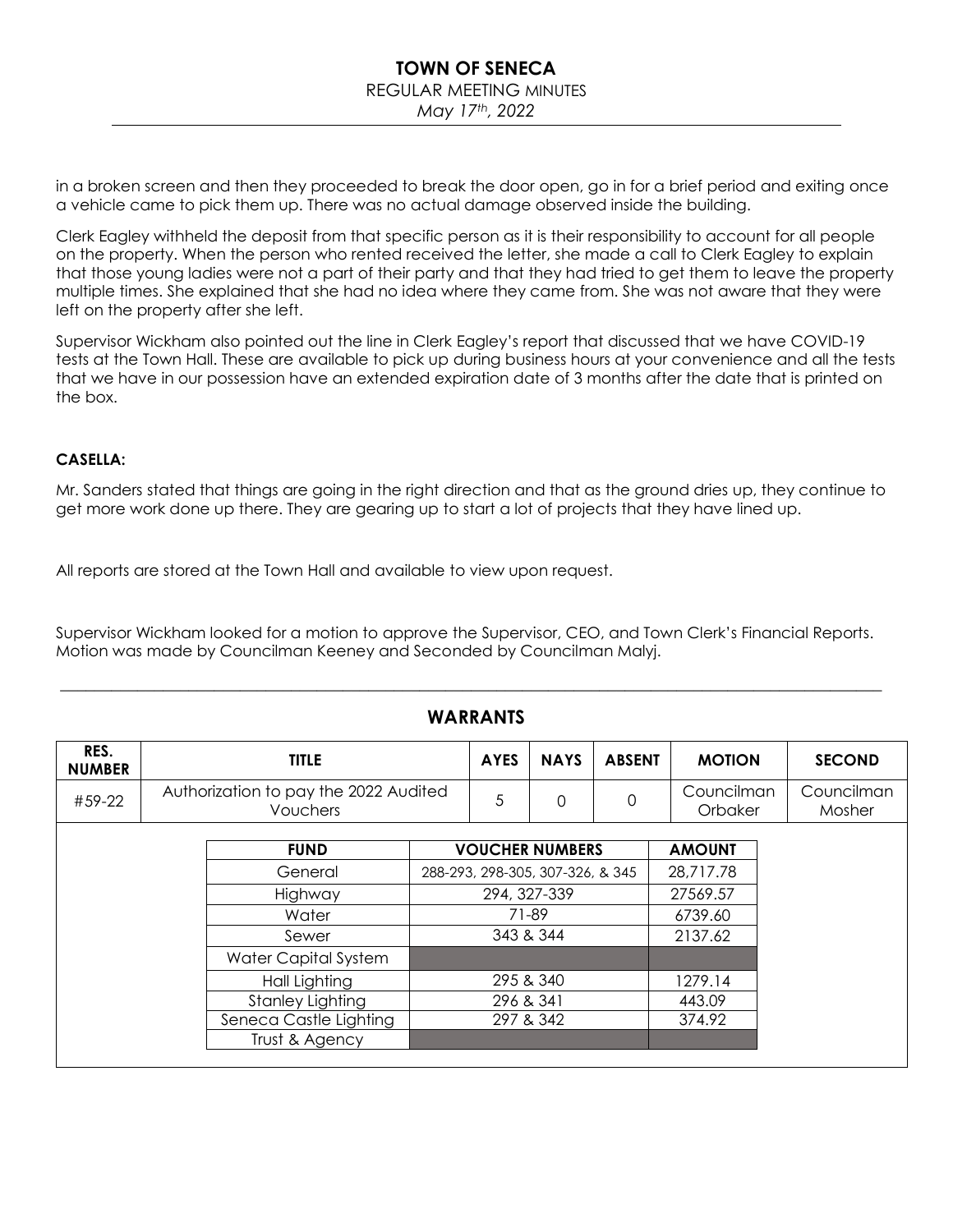# **TOWN OF SENECA**

REGULAR MEETING MINUTES

*May 17th, 2022*

## **NEW BUSINESS**

**DISCUSSION:** Supervisor Wickham requested a motion to set the date for a Special Board Meeting on June 7th, 2022, at 7:00 PM. Motion was made by Councilman Mosher and seconded by Councilman Orbaker.

A non-profit organization called Causewave Community Partners will attend that meeting. Ontario County has been working with Causewave for several years on Solid Waste management and they do well in that area. Supervisor Wickham has been in discussion with Causewave as it is getting closer to the time that we should begin to consider the future and what is going to happen with the landfill. At this point in time, the Landfill Contract is set to expire somewhere around the 2028 or 2029 timeframe. When the footprint is full is when the contract expires.

Causewave will present to us how they would assist us in engaging the Town of Seneca residents in the discussion of the future of the Landfill. Supervisor Wickham will have a contract ready to be signed and voted on at that meeting if we should decide to move forward with Causewave.

\*\*at 8:23 PM, Supervisor Wickham handed the meeting over to Councilman Mosher and proceeded to exit the meeting room to his office. The doors to the meeting room were shut and Supervisor Wickham officially abstained from Resolution #60-22.

| RES.<br><b>NUMBER</b> | <b>TITLE</b>                                           | <b>AYES</b> | <b>NAYS</b> | <b>ABSTAIN</b> | <b>MOTION</b>        | <b>SECOND</b>       |
|-----------------------|--------------------------------------------------------|-------------|-------------|----------------|----------------------|---------------------|
| #60-22                | Resolution Authorizing Lease with Pick'n<br>Patch, LLC |             |             |                | Councilman<br>Keenev | Councilman<br>Malyj |

\*\*at 8:26 PM Highway Superintendent Lawson notified Supervisor Wickham that he could re-enter the meeting room for the remainder of the meeting.

## **OLD BUSINESS**

\_\_\_\_\_\_\_\_\_\_\_\_\_\_\_\_\_\_\_\_\_\_\_\_\_\_\_\_\_\_\_\_\_\_\_\_\_\_\_\_\_\_\_\_\_\_\_\_\_\_\_\_\_\_\_\_\_\_\_\_\_\_\_\_\_\_\_\_\_\_\_\_\_\_\_\_\_\_\_\_\_\_\_\_\_\_\_\_\_\_\_\_\_\_\_\_\_

Supervisor Wickham explained that we have the Memorial Day Service almost completely planned.

# **PRIVILEGE OF THE FLOOR**

 $\_$  , and the set of the set of the set of the set of the set of the set of the set of the set of the set of the set of the set of the set of the set of the set of the set of the set of the set of the set of the set of th

 $\_$  , and the set of the set of the set of the set of the set of the set of the set of the set of the set of the set of the set of the set of the set of the set of the set of the set of the set of the set of the set of th

Roslyn Grammar was in attendance as the Town of Seneca Representative for the Ontario County Planning Board. She mentioned that the June meeting will not be happening as there will be too many absent representatives.